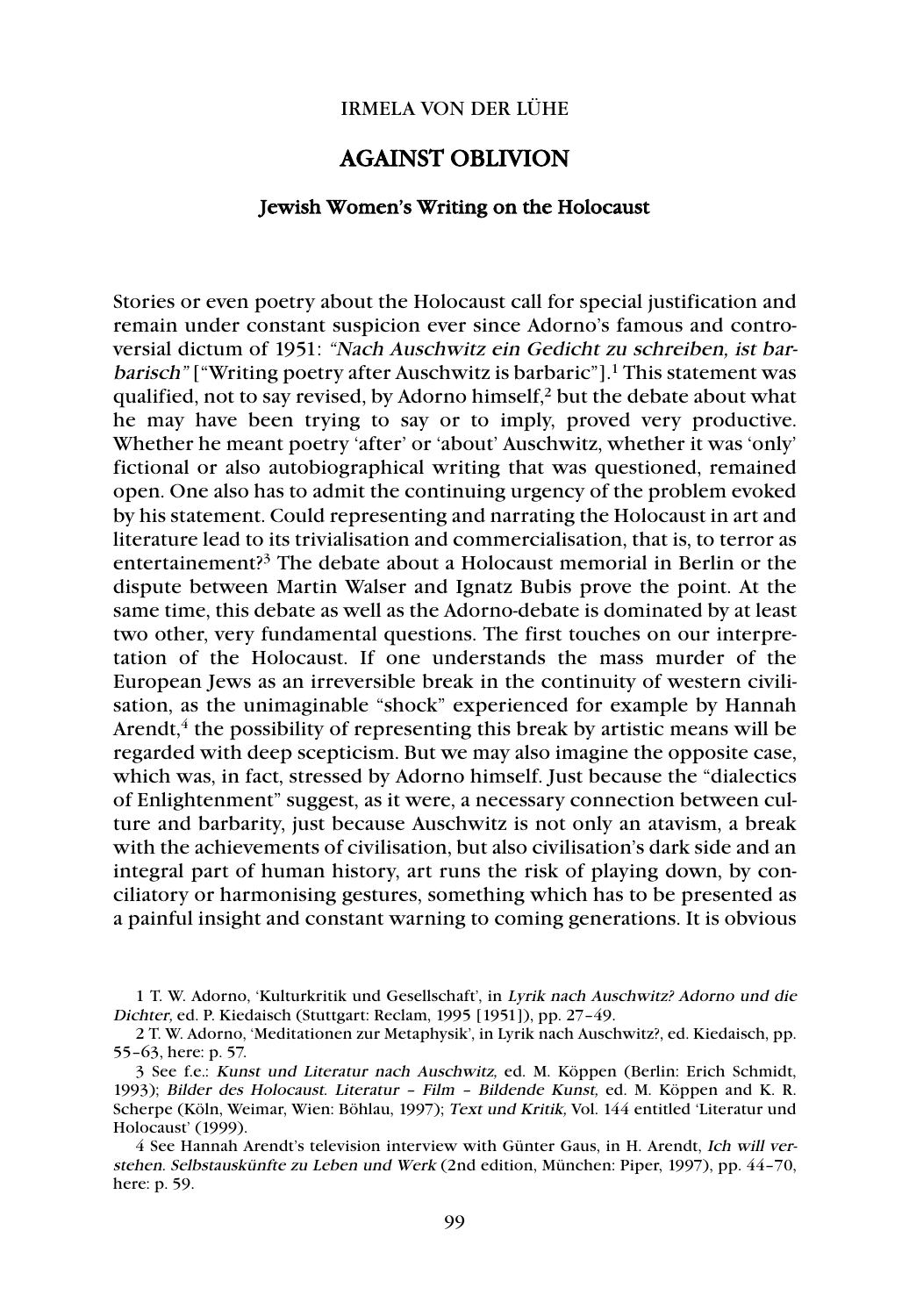that the fundamental question of our interpretation of Auschwitz is closely related to the second fundamental question of the chances or risks we are willing to grant art as an instrument of addressing historical experience. No subject gives rise to such a close connection between historical understanding, or the possibilities of interpretation, and artistic understanding, or the possibilities of representation, as the subject of the Holocaust.

For a literary critic it is a challenge to see how the co-ordinates between the disciplines may shift. While poetry and art are suspected of trivialising terror, and while Adorno feared the risk of a "transfiguration" of horror and thus new injustice for the victims in Arnold Schoenberg's A Survivor from Warsaw (1947), Raul Hilberg has said in his memoirs The Politics of Memory that one had to be an artist or create a work of art in order to really comprehend and portray the Holocaust.

Here Hilberg explicitly agrees with the filmmaker Claude Lanzmann; according to Hilberg's own recollections the works of Beethoven and the strict principles of his symphonies and chamber music became a model for him:

I had to control my work, to dominate it as Beethoven had fashioned his music. Beethoven's Appassionata, that supreme achievement of piano music, which proves that one keyboard can be the equivalent of an orchestra, showed me that I could not shout on a thousand pages, that I had to suppress sonority and reverberations, and that I could loosen my grip only selectively, very selectively. I grasped for an overall symmetry. Beethoven had sketched the finale of his Eroica symphony by pairing what he placed first with what he put down last, then what followed the first with what preceded the last, and so on in candelabra fashion toward the middle. I had done something very similar with my twelve-chapter work. The first chapter was thematically reflected in the last. The second was matched with the next to the last, and the third with the tenth. The longest of my chapters was the one on deportations. It was the Andante of my composition, with a theme and multiple variations that mirrored the special conditions under which deportations were carried out in each country.<sup>5</sup>

These analogies may be problematic from a musicologist's point of view. Yet this more-than-metaphoric blending of music and language and of sounds and texts is nothing unusual for literary criticism: just think of Paul Celan's Fugue of Death or of Nelly Sachs' Choir of the Saved. But if one of the greatest historians of the Holocaust sees Beethoven's way of composing his works as a pattern for the description of the greatest crime of the twentieth century, it comes at least as a surprise.

The debate surrounding Adorno has become much more sophisticated in recent years; its historiographical, epistemological and aesthetic implications have become evermore complex, as demonstrated in such studies as James Young's Writing and Rewriting the Holocaust (1988) or Geoffrey Hartman's The Longest Shadow. In the Aftermath of the Holocaust

<sup>5</sup> R. Hilberg, The Politics of Memory: the Journey of a Holocaust Historian (Chicago: Ivan R. Dee, 1996), pp. 85–6.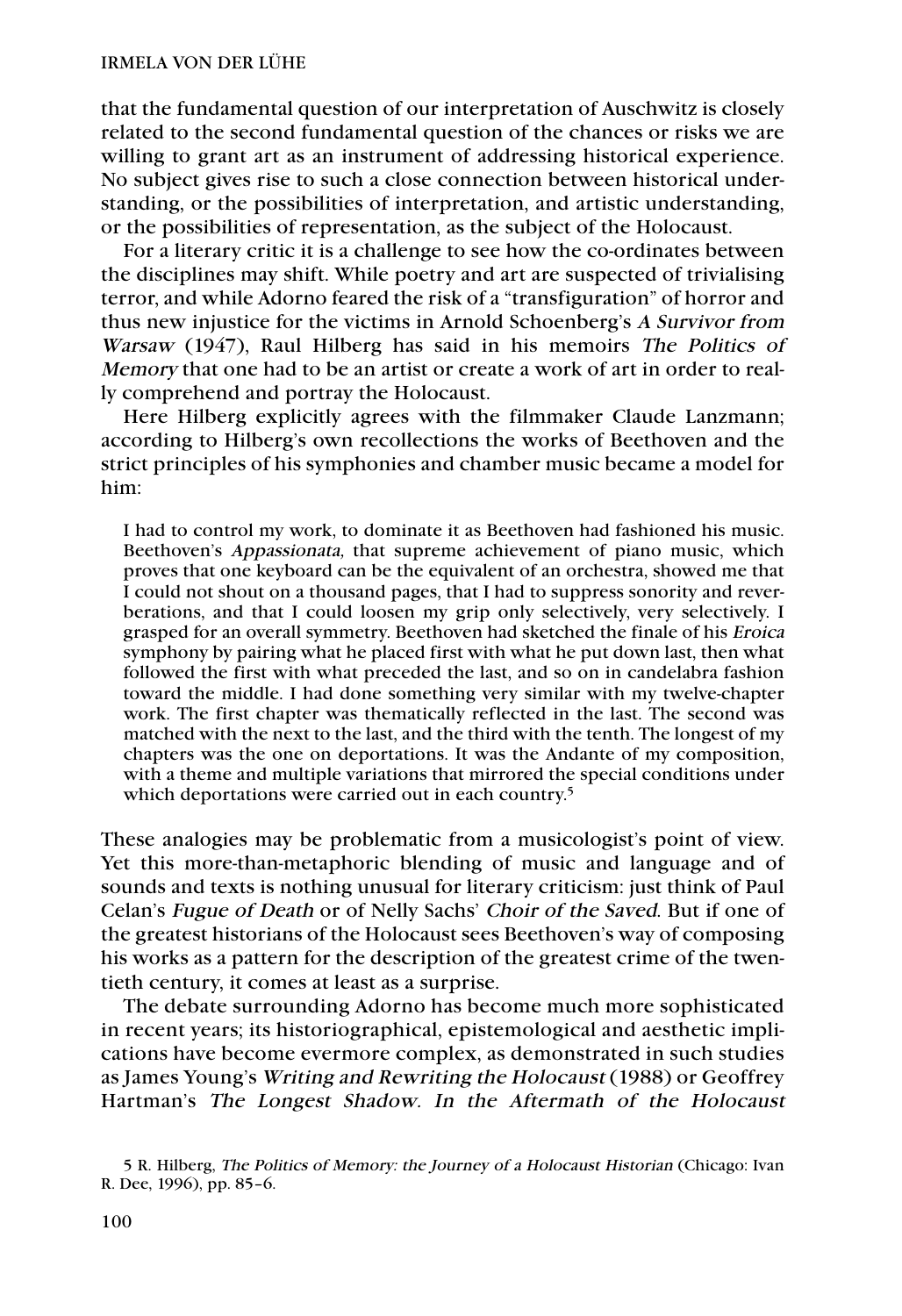$(1996)$ .<sup>6</sup> Relatively simple questions like the possibility of getting direct testimony of the Holocaust after the death of the last survivors of the camps are connected with highly complex theoretical problems like the representational forms of collective memory, the "aesthetics of memory" and the role of the media in the process of remembrance. Paradigms from the educational utilisation of memorials, the didactics of literature, the theory of the media and the theory of culture dominate the scientific discourse about the Holocaust to a degree that one may almost confirm Adorno's warning against the "consumption" of terror or the widely used sarcastic term "Shoah business." The Holocaust is a popular subject in the humanities: think of the plethora of publications, research projects and conferences. I do not want to give a final, let alone one-sided verdict on this situation; it must be said, however, that the scientific processing of the Holocaust and the turning of Holocaust literature into a special subject which we can see everywhere, has its irritating aspects. It may seem a necessary concession to academic conventions that the mass murder of the European Jews has become the subject of academic careers, but sometimes in this academic flood of words about the Holocaust as an unspeakable and unimaginable event one misses an aspect which has become decisive in telling stories or writing poetry about this "epic event of the twentieth century," as Raymond Federman<sup>7</sup> put it. This aspect is present in autobiographical fictional texts, it speaks from testimonies and novels, it is there in poetry and in the great texts of Primo Levi, Jean Améry, Imre Kertész or Jorge Semprun: I mean the implicit or explicit reflection about the possibility of representing, of narrating the events in Auschwitz.

Elie Wiesel has found the most radical formulation for this problem: "Literature of the Holocaust does not exist, cannot exist. It is a contradiction in terms [...] A novel about Treblinka is either not a novel, or not about Treblinka."8

This paradoxical formula which – like Adorno's statement – is not necessarily a ban on representation, expresses scepticism, even discomfort about the possibilities of art and the risk of trivialising the crimes. Elie Wiesel himself has attempted the difficult tightrope walk between autobiography and novel in his great trilogy Night, Dawn, and Day. I do not intend to discuss here whether he was successful. But not only Elie Wiesel but a large number of authors have used very diverse literary and linguistic means to find a way out of the dilemma which accompanies the subject of the Holocaust up to the present day. It is the dilemma between the ethically

<sup>6</sup> J. Young, Writing and Rewriting the Holocaust. Narrative and the Consequences of Interpretation (Bloomington: Indiana University Press, 1988); G. Hartmann, The Longest Shadow. In the Aftermath of the Holocaust (Bloomington: Indiana University Press, 1996).

<sup>7</sup> R. Federman, Die Nacht zum 21. Jahrhundert oder Aus dem Leben eines alten Mannes (Nördlingen: Greno, 1988), p. 24.

<sup>8</sup> E. Wiesel, 'Art and Culture after the Holocaust', in Auschwitz: Beginning of a New Era? Reflections on the Holocaust, ed. E. Fleischner (New York: KTAV, 1977), pp. 403–415; here: p. 405.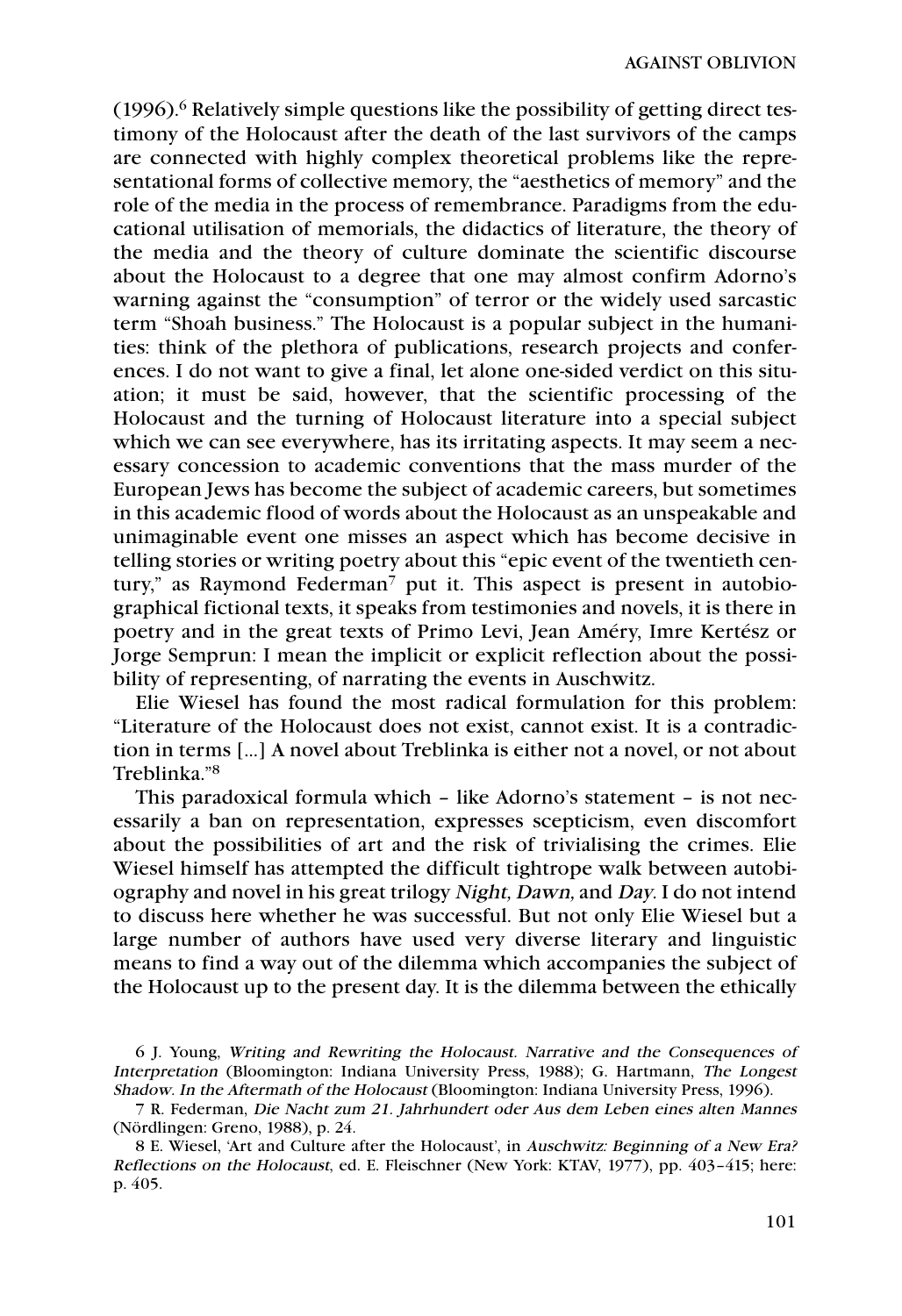and politically founded imperative of bearing witness and of remembrance and the aesthetically and philosophically motivated ban on representation in the wake of Adorno. That no language, no artistic form, no human medium of representation is strong enough or even adequate to express the dimension of the crimes is the antithesis of the imperative of bearing witness, of narrating and of passing on what happened, what was experienced by the survivors themselves as a condition of survival. This imperative was felt not only in order to educate and warn, but also for the sake of the dead, of the victims, whose terrible death demands remembrance. Adorno himself accepted this point in his later writings, and Klaus Laermann put it wisely in 1992: "Where should the millions of dead be buried with dignity, if not in poetry?"9

Looking at the abundance of autobiographical and literary texts about the Holocaust, about life in the camps and strategies of survival, about equal or different ways, about situations and lifelong traumas, one notices that they try to confront this dilemma in different ways, be it by stressing the imperative of bearing witness like the so-called simple testimonies, videointerviews or autobiographies, be it by perceiving the authenticity of the experience as a guarantee against commercialisation. Indeed, a book like Stella Müller-Madej's memoirs The Girl on Schindler's List found much less resonance than did Steven Spielberg's film a few months earlier. In other cases, the problem of representation moves into the centre of the literary or autobiographical text. The novels of Grete Weil and the autobiography of Ruth Klüger are significant examples. A third possibility – among several others – is the extreme point of view technique of the narrative as employed by Carl Friedman, who tells in literary form of her childhood experiences as the daughter of a survivor. I would like to present these three texts, a novel by Grete Weil, the autobiography of Ruth Klüger and the novella Nightfather by Carl Friedman, as examples of different possibilities of literary memory. They reflect the theoretical dilemmas of the current discourse of memory, especially the topos of unutterability and unrepresentability, without, however, confirming them. Although the autobiographical background of these texts is evident, their authority and literary authenticity results not so much from the authors' lives, but from a specifically literary self-consciousness.

My first example is the novel Tramhalte Beethovenstraat [Last Trolley from Beethovenstraat]<sup>10</sup> published in 1963 with little resonance by the photographer and writer Grete Weil, who was born in Munich in 1906 and died in 1999. In 1936 she followed her husband into exile to the Netherlands.

<sup>9</sup> K. Laermann, 'Nach Auschwitz ein Gedicht zu schreiben, ist barbarisch. Überlegungen zu einem Darstellungsverbot', in Kunst und Literatur nach Auschwitz, ed. Köppen, pp. 11–15.

<sup>10</sup> For further details: I. von der Lühe, '"Osten, das ist das Nichts." Grete Weils Roman Tramhalte Beethovenstraat', in Wechsel der Orte. Studien zum Wandel des literarischen Geschichtsbewußtseins (Festschrift für Anke Bennholdt-Thomsen), ed. I. von der Lühe and A. Runge (Göttingen: Wallstein, 1997), pp. 322–33.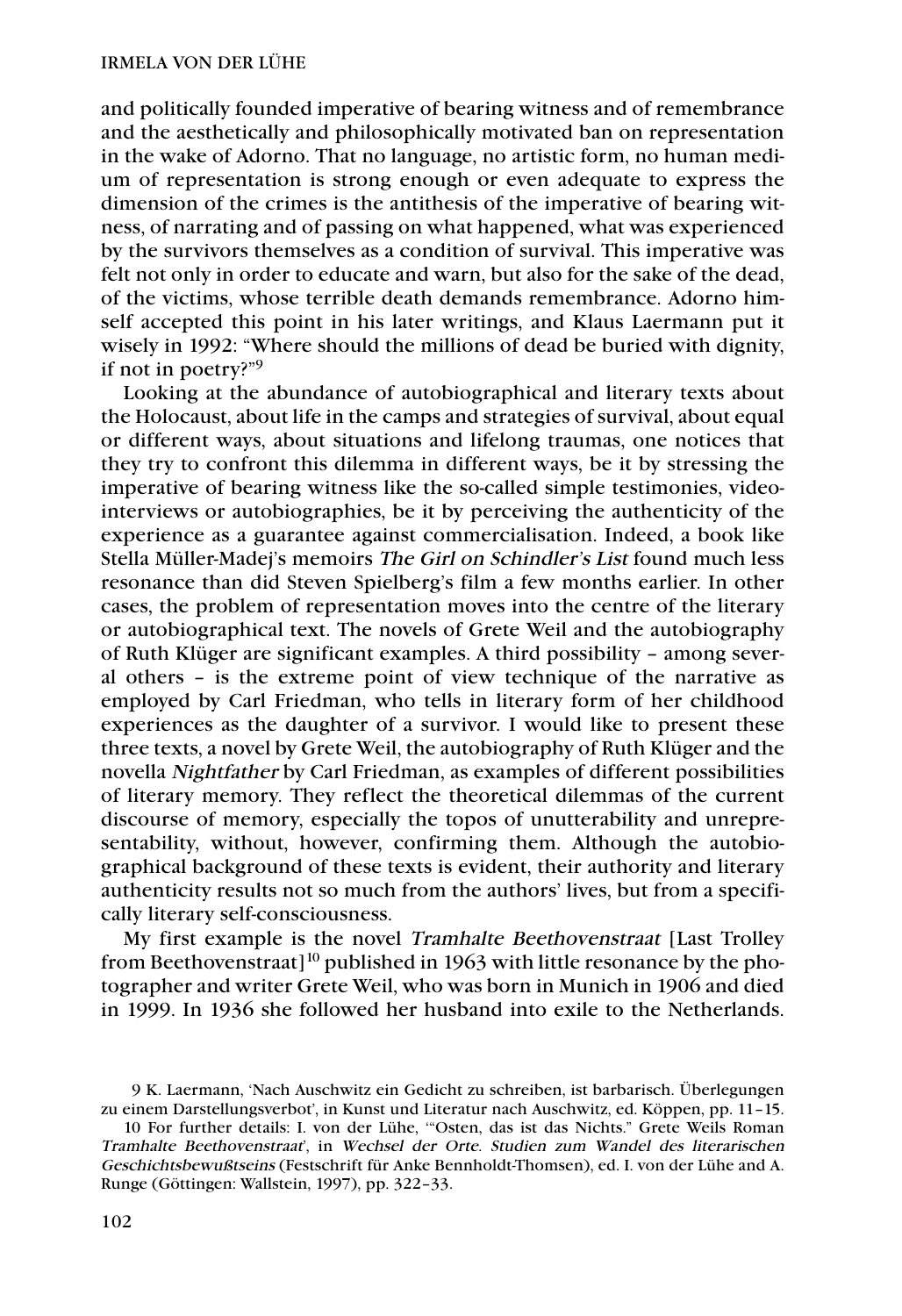During the German occupation, she managed to hide together with her mother. Her husband was arrested in 1941 and first sent to Westerbork, then to the Mauthausen concentration camp. At Mauthausen, he perished in the notorious "quarries".

Grete Weil's writings are attempts to break free from the "Morbus Auschwitz,"<sup>11</sup> they are a literary form of "Trauerarbeit" [grieving] which tries to transcend the "melancholic consciousness" by giving it form and expression. The novel brings together two time-levels: the occupation of the Netherlands from 1940 to 1945 and the West German economic miracle of the early 1950s. The protagonist Andreas, a journalist and correspondent in German-occupied Amsterdam, witnesses the persecution and deportation of the Jews. He hides a young Jewish man and forms a close friendship with him, but cannot prevent his death. These memories and past experiences are inserted into the narrative present. The formerly successful author cannot share the euphoria of the economic miracle; he cannot carry on his career, because the past that he witnessed and now tries to document does not set him free. Now he has only one objective, to speak out in accusation of the crimes in Amsterdam, of the deportation and extermination of the Jews. He develops a radical insight that becomes the real theme of the novel: "Words don't clear up anything, they only cover up" (p. 211). "For him, the time of story-telling is over; he has to accuse the people, the murderers" (p. 51).

The nightly deportations at the trolley-stop in Amsterdam's Beethovenstraat after 1941, just below his windows, do not let him rest: "It was impossible to write about any other subject. For this, however, there was no word, no sign, no fitting allegory" (p. 50). Grete Weil's novel addresses the problem of language and narrative with existential radicalism; the fundamental doubt about the expressive potential of language is opposed by the no less fundamental longing for the redemptive power of the word. Andreas tries everything: the intensive work of remembrance, the exact reconstruction of facts and events, the total concentration on the past accompanied by a total cutting off of all connections with the present. All to no avail. Even his journey to Amsterdam and Mauthausen in the hope of finding the impetus to write at the places of the past and of undigested experience, proves unsuccessful. The journey only aggravates what he tries to overcome: the inability to express his experience and to find the right words to describe terror. He cannot overcome the past; it is impossible to bear witness, and any identity in the present is totally destroyed. The specific narrative situation of Weil's novel lies in the fact of attributing to a non-Jewish German, a member of the nation of perpetrators, a loss of self and a feeling of guilt about his survival, which normally characterise the testimonies of Jewish victims and survivors. The constellation of characters and motives reads

<sup>11</sup> G. Weil: '…daß ich trotz allem nicht aufhören kann, das Leben zu lieben', in Schreiben zwischen Unbehagen und Aufklärung, ed. L. Wieskerstrauch (Weinheim, Berlin: Quadriga, 1988), pp. 115–28, here: p. 125.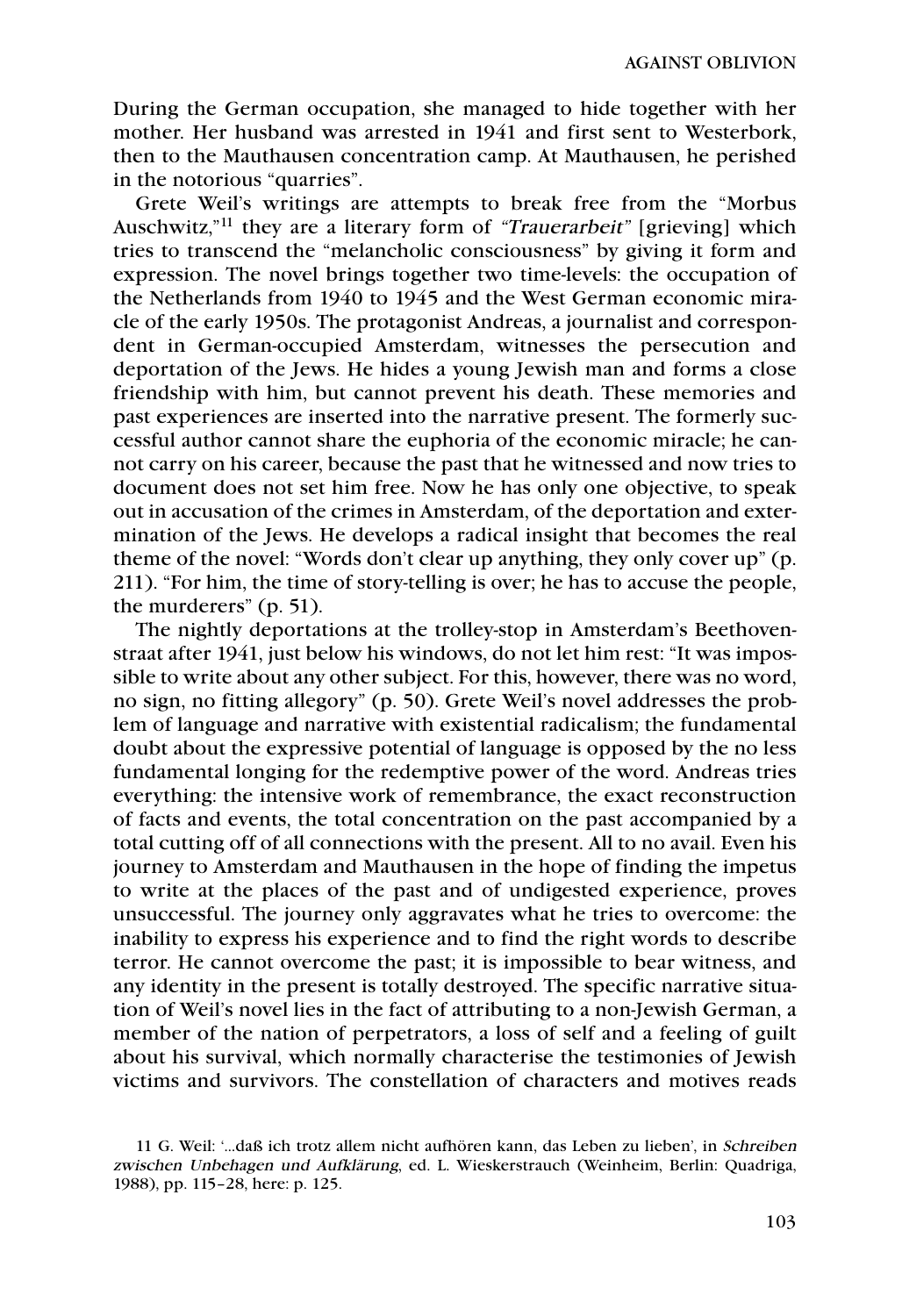like an allegory of the much-discussed German–Jewish symbiosis. The fate of the murdered Jewish boy, whom Andreas could not save, is mirrored in his own life after 1945. Andreas' wish to belong to the victims equally stimulates and hinders his attempt to bear witness. The continuing shock of the barbaric events at the trolley-stop, that is, the realisation of the break of civilisation inherent in the mass murder of the Jews, appears in the novel as the existential break in the life of a, so to speak, normal and non-Jewish German.

Long before the debates about cultural memory and about the possibility of imagining the terror of the camps, and perhaps in conscious opposition to Adorno's much-discussed dictum, Grete Weil uses this configuration of characters to insist on the fact that the trauma of survival and the penetration of barbarity into culture symbolised by Auschwitz are not an exclusively Jewish problem, in other words, not only a problem of the victims. Within the context of the novel, racism and mass murder become the inescapable trauma of those who knew about it, not only those who suffered from it. What Ruth Klüger diagnosed as literary fantasies of "Wiedergutmachung"12 – "compensation" with the implications of "atonement" – with regard to books by Hans Scholz, Bruno Apitz and Alfred Andersch, is already plainly opposed by Grete Weil in the 1950s.

Her novel stands in even more radical opposition to all literary and philosophically visions of the beneficial effect of visiting memorial sites: "Man kann einem Steinbruch nicht ansehen, ob in ihm gemordet wurde […]" [You can't tell from looking at a quarry if murders were committed there].<sup>13</sup> Memory fails, the attempt to break the spell of past events by examining the scene of the crime is unsuccessful. We know this theme from Peter Weiss' famous story "Meine Ortschaft" [My village], $^{14}$  "what happened here is unaccessible to the visitor." Peter Weiss' text was published in 1965, after Weil's novel, and has become canonical. One may assume that for her, as for Peter Weiss, the commentary to Alain Resnais's film Nuit et Brouillard [Night and Fog], translated into German by Paul Celan, provided the literary model.15

"The feeling that I have to write it because no one else in the world can write it, was never so strong as with [the novel] Tramhalte,"<sup>16</sup> Grete Weil later said in an interview. The fictionalising of autobiography, the shifting of her own experience towards the characters of a young German writer in occupied Amsterdam becomes a means to analyse the burden of bearing

<sup>12</sup> See R. Klüger, Katastrophen: über deutsche Literatur (Göttingen: Wallstein, 1994).

<sup>13</sup> G. Weil, Tramhalte Beethovenstraat. Roman (Frankfurt am Main: Fischer, 1963), p. 143.

<sup>14</sup> P. Weiss, 'Meine Ortschaft', in Rapporte, ed. P. Weiss (Frankfurt am Main: Suhrkamp, 1968 [1965]), pp. 113–24.

<sup>15</sup> P. Celan, Gesammelte Werke, vol. 4, ed. B. Allemann and S. Reichert (Frankfurt am Main: Suhrkamp, 1992), pp. 77–99.

<sup>16</sup> L. Nussbaum and U. Meyer, 'Grete Weil: Unbequem, zum Denken zwingend', in Exilforschung 11 (1993), pp. 156–73, here: p. 160.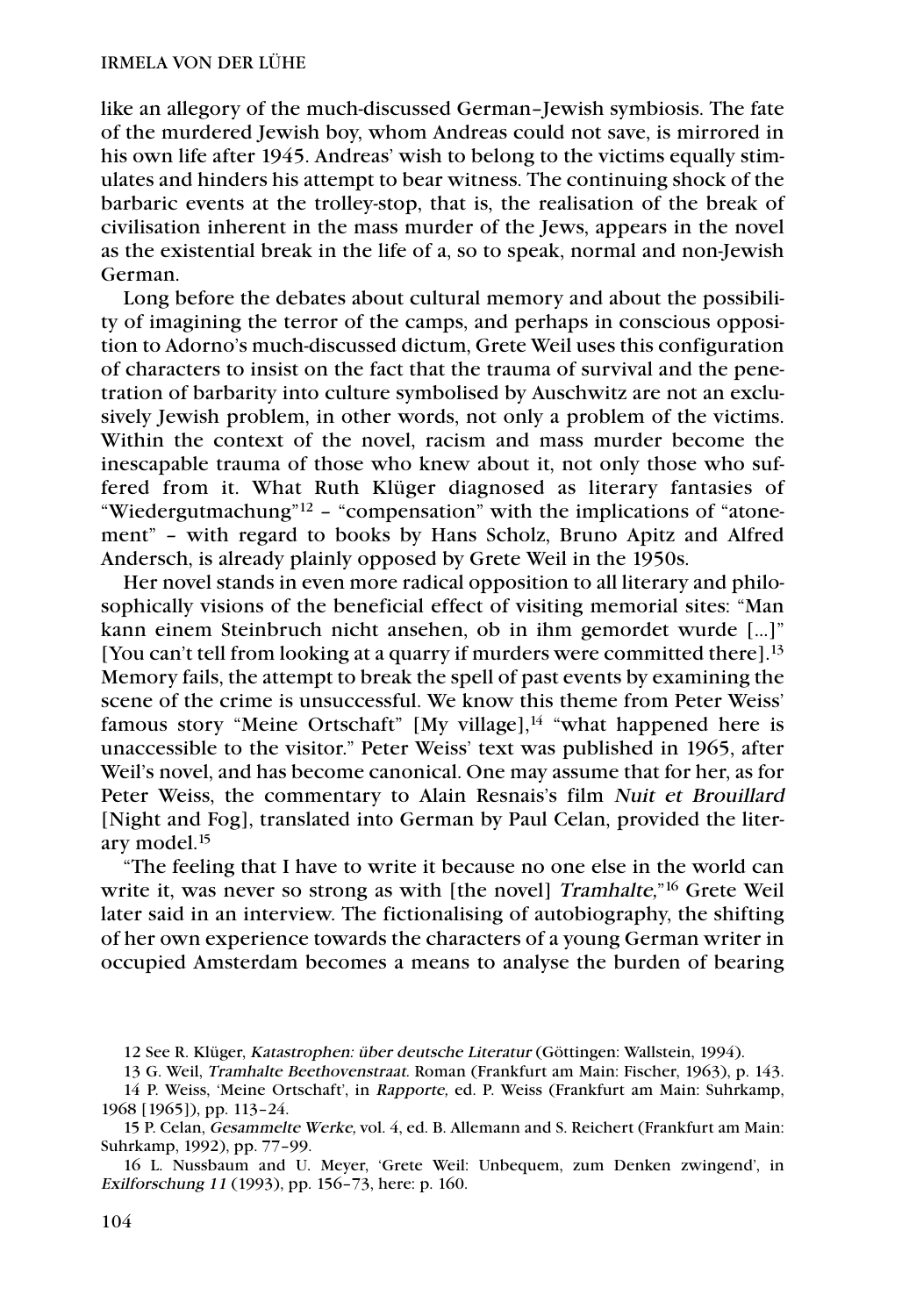witness without concessions to a naive belief in storytelling. By letting Andreas suffer what she suffered herself, Grete Weil creates distance on the autobiographical level, but intimacy on the literary level. Into the mouth of the young, initially unsuspecting intellectual Andreas, she puts the words: "Sie mußten ihm glauben, vor den Trambahnen hatte er vom Wesen des Faschismus nichts begriffen. Das ist seine Schuld." [They had to believe him, before the trolleys he had understood nothing of the character of fascism. That's his guilt.]<sup>17</sup> In this way, she places the development of the literary figure in an important political context of the post-war years. Against the well-known claim of countless Germans to have "known nothing" which was used to minimise personal involvement in the crimes, Grete Weil emphasises the guilt of ignorance. The distancing of her own experience through fiction opens up the possibility of a literary examination of German opinions and attempts at self-justification after the war.

As a broken existence, the protagonist is not only the mirror-image or mouthpiece of the author, not only the literary embodiment of a threatening loss of speech or of a biographically founded search for identity. In contrast to the so-called "Bewältigungsliteratur" of the 1960s, in which authors like Böll or Andersch tended to portray ordinary Germans as victims of Nazism themselves, Weil's novel is first and foremost the literary invitation to a dialogue with the non-Jewish Germans who had first declared themselves innocent because of their ignorance and who later felt driven to organise memorials and places and rituals of remembrance, after suppression and ignorance of the truth became impossible. Long before current "discourses" about the public forms of remembrance and almost anticipating Ruth Klüger's provocative reflections in her autobiography weiter leben,<sup>18</sup> Grete Weil shows the total defeat of the protagonist in the attempt to search for the terror of the past at Mauthausen. The end of the novel, which is as programmatic as it is prone to misunderstanding, may be read as an invitation to rethink the problem of memorial sites:

When the ferry had almost reached the opposite bank, he started up and looked at the camp, sitting enthroned on the hill and looking terribly impressive. But it was nothing. Nobody who looked at it would know anything about the events of the past. Nobody would get an answer to the question: how was it possible. The victims had taken their secret and the secret of their murderers with them […]. But it wasn't good to leave it standing. Ready for use. It should have been torn down. Because one should not make things too easy for evil.<sup>19</sup>

17 G. Weil, Tramhalte Beethovenstraat, p. 42 (Trans. into English by E.-G. Richter).

18 R. Klüger, weiter leben: eine Jugend (Göttingen: Wallstein, 1992); The English version appeared under the title Still Alive: A Holocaust Girlhood Remembered (New York: Feminist Press, 2001).

19 "Dann, als die Fähre schon fast das jenseitige Ufer erreicht hatte, riß er sich los und blickte zum Lager, das auf dem Hügel thronte und nach Gott weiß was aussah. Aber es war nichts. Niemand, der es sich anschaute, würde auch nur das geringste von dem Vergangenen erfahren. Niemand würde eine Antwort bekommen, wie es möglich gewesen war. Die Gemordeten hatten das Geheimnis und das ihrer Mörder mit sich genommen. Man sollte auch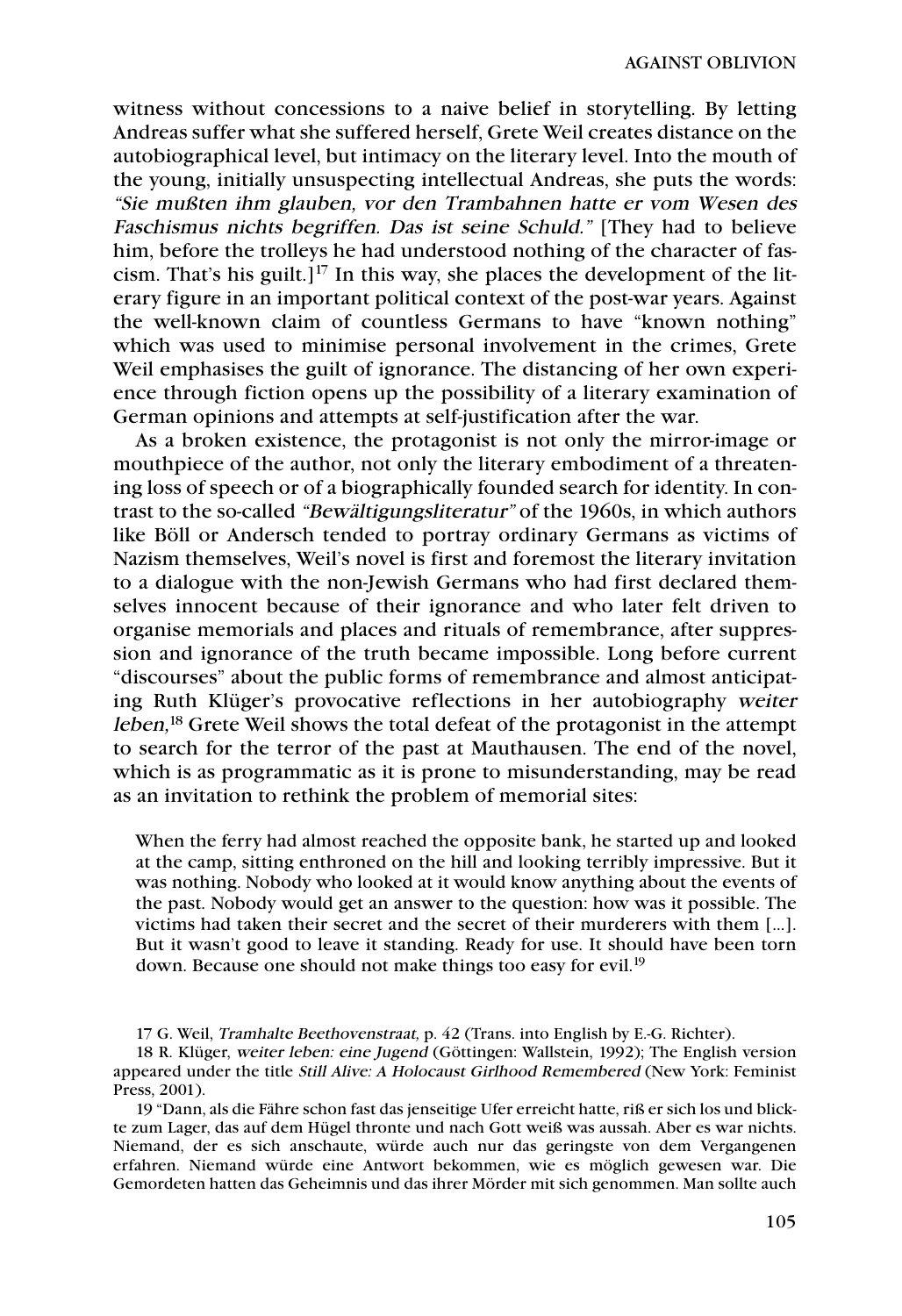Various obstacles to narration and writing determine Ruth Klüger's autobiography weiter leben. They are formulated explicitly and form one of the central themes of this text which is intended as a dialogue with its readers like Weil's novel, but in a totally different way. This is not enough, however, to explain the book's unusual and continuing success. It may be the result of its sarcastic and laconic style and of the fact that the author speaks openly and provocatively as a woman. I would like to examine the passages and narrative strategies by which Ruth Klüger distances her text from the tradition of concentration camp literature and therefore from the wrong way of reading it. In view of the almost canonical texts of Primo Levi, Tadeusz Borowski, Elie Wiesel, Peter Weiss and Cordelia Edvardson, she emphasises:

I cannot tell about the camps today, as if I were the first, as if no one had ever told about them, as if everyone reading this did not know so much about it already that he thinks it's more than enough, and as if all them hadn't been exploited – politically, aesthetically and also as kitsch (p. 79).

With great attention and the constant questioning of premature expectations and stock responses, the author reflects upon her own writing and its reception by the public. The attention does not take the form of a forced self-consciousness, but of a partly appealing, partly ironic dialogue with the reader. Let me quote one of many examples:

Dear reader, books like these are often called 'deeply moving' in the reviews. This expression comes to mind easily, all too easily. A reviewer who writes in this way about my memoirs has not read up to this point (p. 199).

The problem is not so much the impossibility of imagining or even representing, but the plethora of words and images, the hackneyed repertoire of interpretations and representations of terror. It is hard to find a recent narrative text about the Holocaust with a similar degree of provocative radicalism in confronting the problem, that there are not too few, but too many patterns to describe and understand the Holocaust, and that this cannot be solved by the intensified search for originality, for extravagant, shocking or totally new narrative themes or techniques. Klüger's answer to the question she has put so radically may seem simple, but its literary shape leads to an unusual autobiographic text which I would like to describe using the words of Tzvetan Todorov<sup>20</sup> as "narrative thinking," a narrative about and in discrepancies and disruptions. In a special and analytical way, we are told about Klüger's childhood in Vienna, about reminiscences of her father, about the experience of deportation and the camps. This narrative is informed by the

<sup>(</sup>cont. from previous page) nicht darüber reden. Es kam nichts dabei heraus. Worte machten nichts klar, sie deckten nur zu. Aber es war nicht gut, daß es da noch stand. Fertig zum Gebrauch. Man hätte es niederreißen sollen. Denn es ist von Übel, es dem Bösen zu leicht zu machen." G. Weil, Tramhalte Beethovenstraat, p. 144 (Trans. Richter).

<sup>20</sup> T. Todorov, Angesichts des Äußersten (München: Fink, 1993).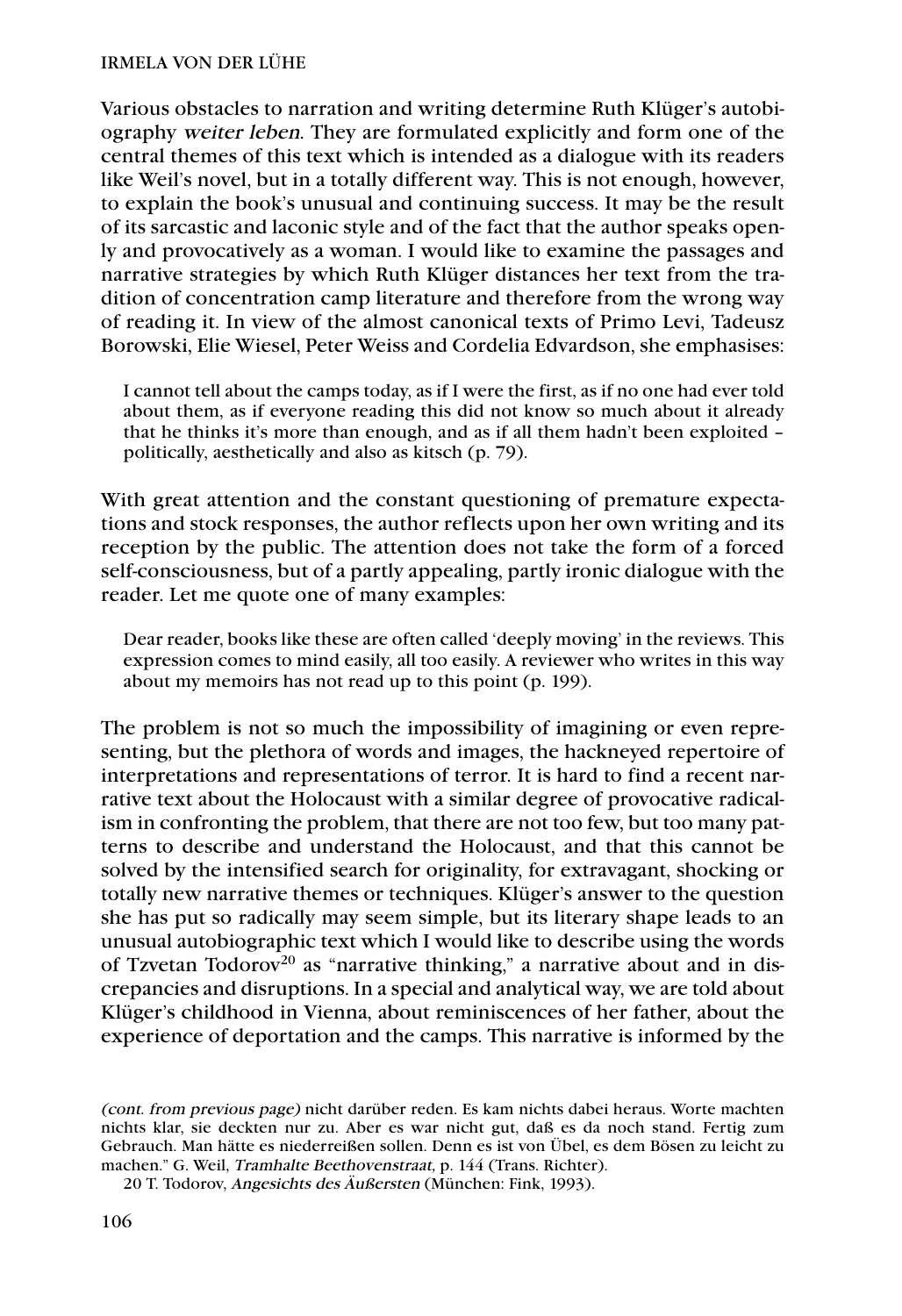realisation that continuity cannot be provided by story-telling alone, nor by the literary form of autobiography. The childhood memories of the father are mere fragments, which neither imagination nor narrative form can turn into a unified story. The difference between memory and imagination, between images that are engraved in the mind forever and the experience that these images also function as an "attic of the mind" and a "prison," determines the text and its reflectiveness. The image of the father is not only ambivalent, because he is remembered as charming and tyrannical, caring and unpredictable, but it also conflicts with the imagination of the adult narrator who pictures the terrible circumstances of her father's death and who has to admit to herself that she is by now much older than he ever was. Setting herself against the norms of the autobiographic genre, Ruth Klüger does not design a coherent, closed form. The difference between memory and imagination, between the experience of the camp and the insights of later years is never smoothed out but remains present.

Although the text follows the order of places: Vienna – the camps – Germany – New York – Göttingen in a superficially chronological order, this structure is questioned in the text, just as patterns of narrative and interpretation, the norms of the mother–daughter relationship, the function of concentration camps as museums and memorial sites are questioned. The text is structured by breaks, flashbacks and anticipations, essayistic insertions (on Paul Celan and Anna Seghers), most of all by the dialogic reflection on the narrative and its techniques. This form of narrative thinking, this "critique of memory," as Martin Walser has termed it, refuses to carry on the tradition of scepticism about language and the possibilities of art; it can do without conjuring up the inexpressible, without terms like 'trauma' or 'survival-guilt'. Instead, the author speaks of "fear of death," and there are many variations on one of the oldest literary symbols of fear: the ghost. In the life of Ruth Klüger, her father and her brother, who was also murdered, take the place of unredeemed "ghosts," the already mentioned difference between memory and imagination has "ghostlike" or sinister dimensions, therefore Vienna may become, in the narrator's memory, a "city of ghosts" (p. 67), "I want to tell you about my brother's ghost," it says in one place, and in another passage that describes a visit to Theresienstadt long after the war, she speaks of children playing in the street as "my ghosts" (p. 104). At the end of the book, Klüger reveals the whole variety of meanings connected with her "ghosts": they are all that is extremely strange and frightening and also inescapably near. "I have had dealings with ghosts long enough to recognise them immediately. But even if you know where they are, dealing with them is disorientating" (p. 279). "One should be able to write ghost stories," it says ghost in connection with the "disparate father-fragments" which do not add up to a coherent story and which have made her father a "ghost" in her life, "walking unredeemed." But since ghosts are difficult to represent in words and images, since they withdraw because the living approach them in the wrong way, one has to find a real and appropriate room for them. The appropriate room in literature would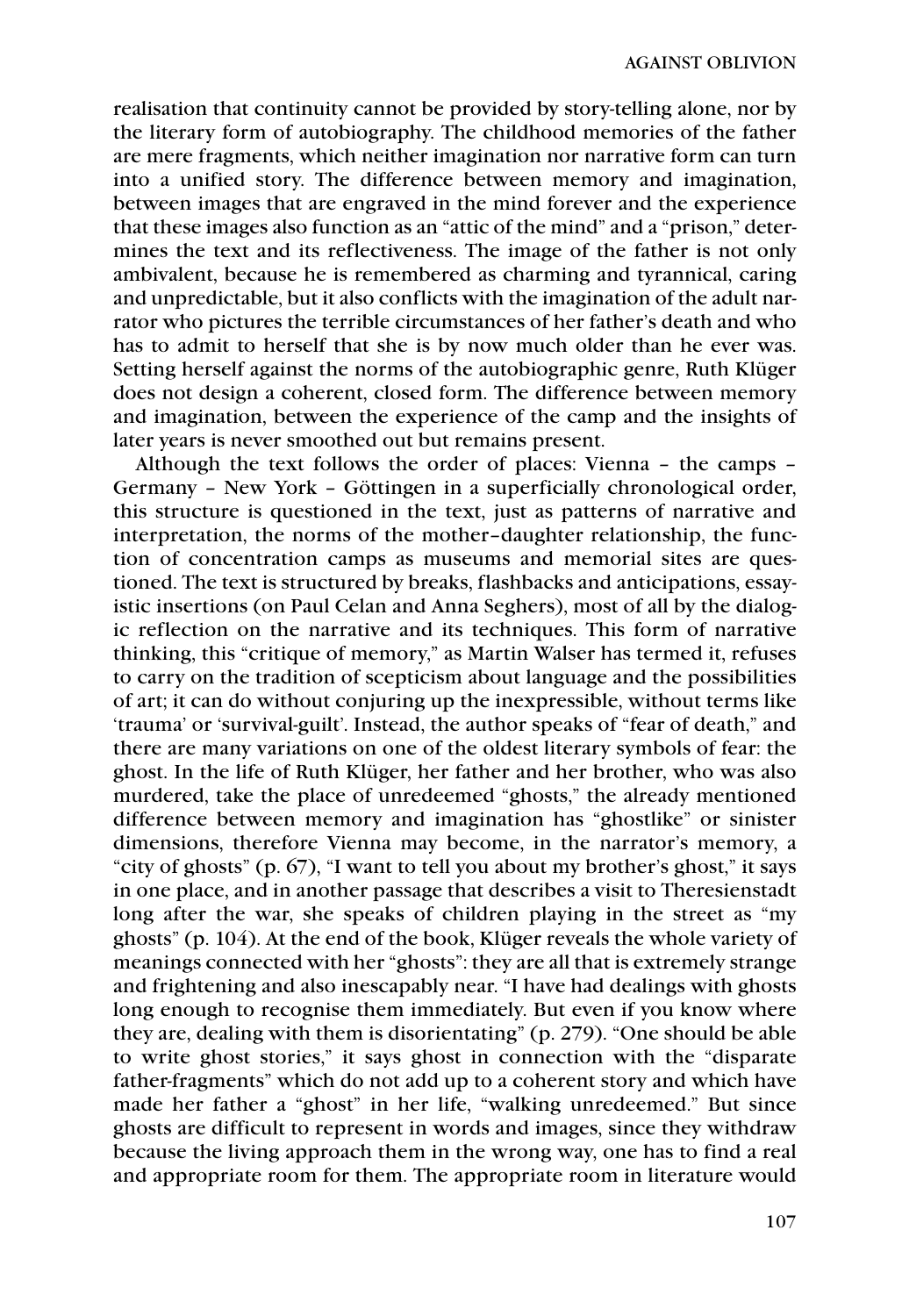be the "ghost story" which Ruth Klüger has not written in her autobiography, but which is prepared intellectually and poetically by her text.

The decision to conceive autobiography not as self-therapy but as dialogue and the decision for the ghost-motif are the central features by which Klüger's text tries to escape the dilemmas of the Holocaust discourse and which allow individual life to be expressed without concessions to kitsch. Autobiography becomes a place of reflection and a dialogue not only as the result of individual experiences of difference, but above all because of collective patterns of response and interpretation. This is borne out by the provocative questions Ruth Klüger puts to the young German men painting fences at Auschwitz as part of their alternative military service. These questions cast doubt on the West German consensus about the educational value of memorials. In her eyes, these anti-museums do not serve to honour the dead and to preserve their memory, but to impress and appease the visitors themselves:

The museum culture of the camp sites has been formed by the vagaries and neuroses of our unsorted, collective memory. It is based on a profound superstition, that is, on the belief that the ghosts can be met and kept in their place, where the living ceased to breathe. Or rather, not a profound, but a shallow superstition. A visitor who feels moved, even if it is only the kind of feeling that a haunted house conveys, will be proud of these stirrings of humanity. And so the visitor monitors his reactions, examines his emotions, admires his own sensibility, or in other words, turns sentimental. For sentimentality involves turning away from an ostensible object and towards the subjective observer, that is, towards oneself. It means looking into a mirror instead of reality. (p. 66)

One may certainly argue about such provocative statements, but it is equally certain that the radical critique of memory practised in Ruth Klüger's autobiography takes the dialogue principle so seriously because it includes areas formerly out of bounds. Its radicalism opens up the chance of which the title speaks: to speak on, to live on.

Let me came to the last example, a novella entitled Nightfather $21$  by the Dutch female author Carl Friedman, who was born in 1952. The book was published in 1991, translated into German in 1993, and consists of forty episodes. The female author is the daughter of a survivor of the camps, and her narrative deals with a 1950s childhood in a family for whom the traumatic experience of the father, his illness, nervousness, depressions and nightmares form a part of everyday life. The father "has camp," an illness described by the first person-narrator:

Even more than a place, the camp is a condition. 'I have camp,' he says. That's the difference between him and us. We've had chickenpox and German measles. And Simon lay in bed with concussion for weeks, after he fell from the tree. But we haven't caught camp yet.

<sup>21</sup> C. Friedman, Nightfather. A Novel (New York: Persea Books, 1995).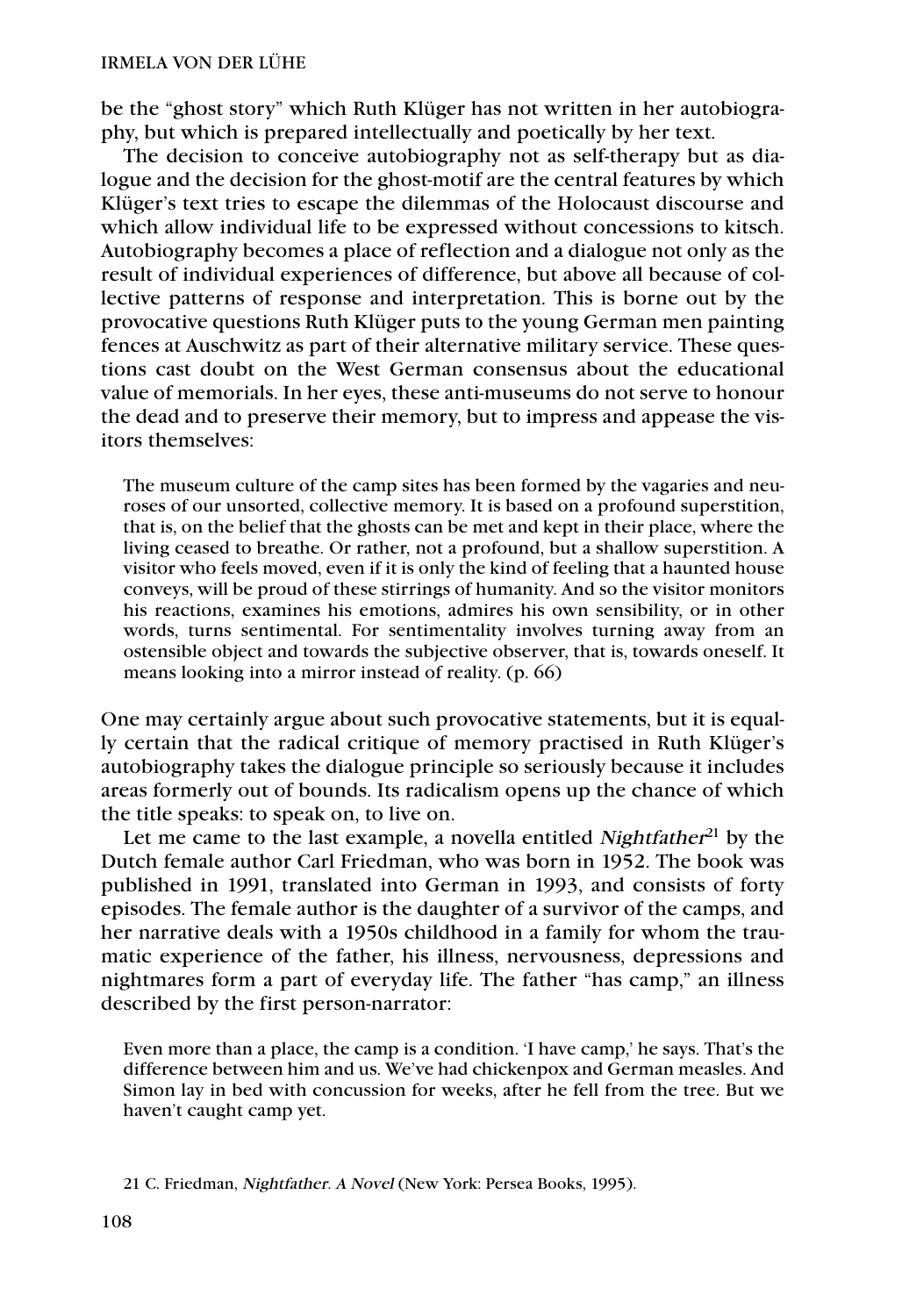Within the family, the illnesses of the father and his countless stories of the camp are a normal part of life, but the children's relation to their environment is different from that of others. The point of view of the first person-narrator is sometimes sober and factual, sometimes consciously trenchant, then again, it is childlike and naive. This perspective emphasises a customary grotesque but avoids any tone that could evoke empathy, pity or indignation. The everyday life of childhood is presented in short episodes with simple linguistic means; nevertheless this procedure is the result of a conscious construction. The order of scenes not only follows the chronology of a childhood in the 1950s, it also reverses the chronology of the father's life. The meeting between the returned father and the mother is described only in the last chapter. Although the child's experience of time may dominate, the ever-present past of the father informs the events (for example, playing games, school, dancing lessons, questions about the existence of God) with a specific meaning. Against the background of Auschwitz, the children's socialisation sometimes takes a macabre form. The "real experiences" of the father shape the fantasies and wishes of his children. To catch "camp," Max drinks rainwater from a ditch (p. 9), to share the experience of freezing, he puts his naked feet into the refrigerator, and in order to hide her toys from the SS, the narrator buries them in the garden. On being asked by her teacher, what she would like to be when she grows up, she does not answer "captain" or "nurse," but "invisible, so the SS cannot catch me" (p. 86). Identification with the father, but also the strangeness emanating from him, turn his past into material for the children's experience of reality. This can also be seen on the level of language: "camp" and "Lebensraum," "SS," "latrine," "shack" and "crematorium" are as firmly anchored in the children's vocabulary as the name of Adolf Eichmann. Even the fairy tale of Little Red Ridinghood, the stories of Ulysses or Karl May's novels on the wild west are interpreted as allegories of the cruelties of the camps and the experience of the father. The comic, grotesque and shocking effects are not morally qualified. The paratactic and laconic narrative style opens up a literary reconstruction of a special kind. The episodes never become the material of psychological or theoretical reflection. The ego of these episodes is not estranged from itself, and the strangeness of the father does not hinder identification with him. So the book is not about "coming to terms" with a difficult childhood, nor about the literary reworking of a "survival trauma" or a complicated relationship between father and daughter. In a very simple and at the same time sophisticated sense, it is about the presence of the past, a literary attempt to bear witness, beyond autobiography or confession.

I have presented three very different examples of the literary representation of the Holocaust. All three share an autobiographical background, without, however, drawing their authority and authenticity from this background. In all three cases the authority of autobiography is questioned: Grete Weil shifts the guilt of survival to a member of the perpetrator nation, Ruth Klüger experiences memories as mere fragments and haunting